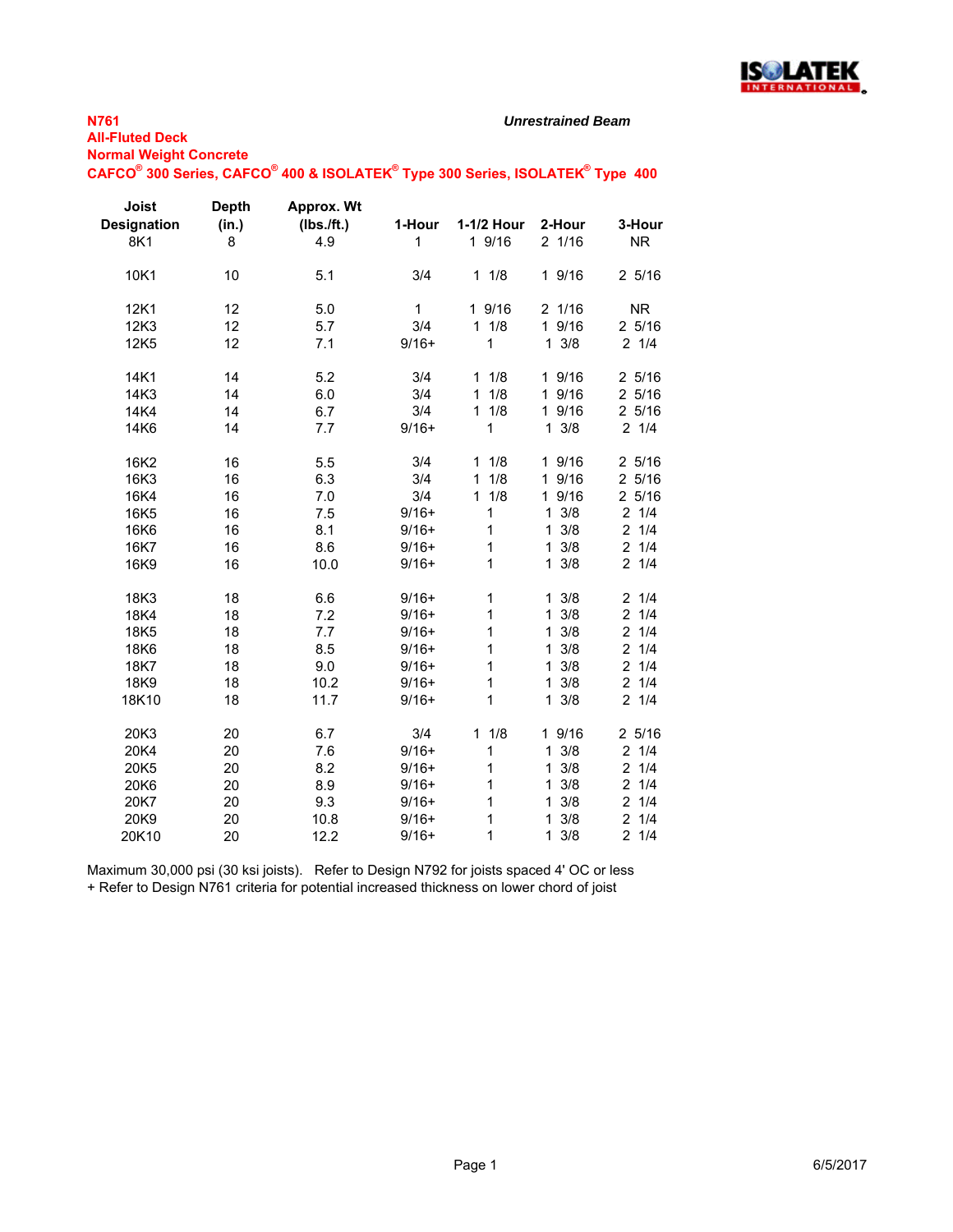

#### *Unrestrained Beam*

**Normal Weight Concrete**  $\mathsf{CAFCO}^\circ$  300 Series,  $\mathsf{CAFCO}^\circ$  400 & ISOLATEK $^\circ$  Type 300 Series, ISOLATEK $^\circ$  Type 400

| Joist              | <b>Depth</b> | <b>Approx. Wt</b> |         |              |                     |                       |
|--------------------|--------------|-------------------|---------|--------------|---------------------|-----------------------|
| <b>Designation</b> | (in.)        | (Ibs./ft.)        | 1-Hour  | 1-1/2 Hour   | 2-Hour              | 3-Hour                |
| 22K4               | 22           | 8.0               | $9/16+$ | 1            | $1 \frac{3}{8}$     | $2 \t1/4$             |
| 22K5               | 22           | 8.8               | $9/16+$ | $\mathbf{1}$ | 3/8<br>$\mathbf 1$  | 1/4<br>$\overline{2}$ |
| 22K6               | 22           | 9.2               | $9/16+$ | 1            | $\mathbf{1}$<br>3/8 | 21/4                  |
| 22K7               | 22           | 9.7               | $9/16+$ | 1            | $1 \frac{3}{8}$     | 21/4                  |
| 22K9               | 22           | 11.9              | $9/16+$ | $\mathbf 1$  | 3/8<br>$\mathbf{1}$ | $2 \t1/4$             |
| 22K10              | 22           | 12.6              | $9/16+$ | 1            | 3/8<br>$\mathbf{1}$ | 21/4                  |
| 22K11              | 22           | 13.8              | $9/16+$ | 1            | 3/8<br>$\mathbf{1}$ | 21/4                  |
| 24K4               | 24           | 8.4               | $9/16+$ | $\mathbf{1}$ | 3/8<br>$\mathbf{1}$ | 21/4                  |
| 24K5               | 24           | 9.3               | $9/16+$ | $\mathbf 1$  | 3/8<br>$\mathbf{1}$ | $\overline{c}$<br>1/4 |
| 24K6               | 24           | 9.7               | $9/16+$ | $\mathbf{1}$ | 3/8<br>$\mathbf{1}$ | 21/4                  |
| 24K7               | 24           | 10.1              | $9/16+$ | 1            | 3/8<br>$\mathbf{1}$ | 21/4                  |
| 24K8               | 24           | 11.5              | $9/16+$ | 1            | 3/8<br>$\mathbf{1}$ | $\overline{2}$<br>1/4 |
| 24K9               | 24           | 12.0              | $9/16+$ | $\mathbf{1}$ | $1 \frac{3}{8}$     | 1/4<br>$\overline{2}$ |
| 24K10              | 24           | 13.1              | $9/16+$ | $\mathbf{1}$ | $1 \frac{3}{8}$     | $\overline{2}$<br>1/4 |
| 24K12              | 24           | 16.0              | $9/16+$ | 1            | 3/8<br>$\mathbf{1}$ | $2 \t1/4$             |
| 26K5               | 26           | 9.8               | $9/16+$ | $\mathbf{1}$ | 3/8<br>$\mathbf{1}$ | 1/4<br>2              |
| 26K6               | 26           | 10.6              | $9/16+$ | 1            | 3/8<br>$\mathbf{1}$ | 1/4<br>$\overline{c}$ |
| 26K7               | 26           | 10.9              | $9/16+$ | $\mathbf 1$  | 3/8<br>$\mathbf{1}$ | $2 \t1/4$             |
| 26K8               | 26           | 12.1              | $9/16+$ | 1            | 3/8<br>$\mathbf{1}$ | $\overline{2}$<br>1/4 |
| 26K9               | 26           | 12.2              | $9/16+$ | 1            | 3/8<br>$\mathbf{1}$ | $\overline{2}$<br>1/4 |
| 26K10              | 26           | 13.8              | $9/16+$ | 1            | 3/8<br>$\mathbf{1}$ | $\overline{2}$<br>1/4 |
| 26K12              | 26           | 16.6              | $9/16+$ | $\mathbf{1}$ | 3/8<br>$\mathbf{1}$ | 21/4                  |
| 28K6               | 28           | 11.4              | $9/16+$ | 1            | 3/8<br>$\mathbf{1}$ | 1/4<br>$\overline{2}$ |
| 28K7               | 28           | 11.8              | $9/16+$ | $\mathbf{1}$ | 3/8<br>$\mathbf{1}$ | 1/4<br>$\overline{2}$ |
| 28K8               | 28           | 12.7              | $9/16+$ | 1            | $1 \frac{3}{8}$     | $\overline{2}$<br>1/4 |
| 28K9               | 28           | 13.0              | $9/16+$ | $\mathbf{1}$ | 3/8<br>$\mathbf{1}$ | $\overline{2}$<br>1/4 |
| 28K10              | 28           | 14.3              | $9/16+$ | 1            | 3/8<br>$\mathbf{1}$ | 21/4                  |
| 28K12              | 28           | 17.1              | $9/16+$ | 1            | 3/8<br>$\mathbf{1}$ | 21/4                  |
| 30K7               | 30           | 12.3              | $9/16+$ | $\mathbf{1}$ | 3/8<br>$\mathbf{1}$ | 21/4                  |
| 30K8               | 30           | 13.2              | $9/16+$ | $\mathbf{1}$ | $1 \frac{3}{8}$     | 21/4                  |
| 30K9               | 30           | 13.4              | $9/16+$ | $\mathbf{1}$ | $1 \frac{3}{8}$     | $\overline{2}$<br>1/4 |
| 30K10              | 30           | 15.0              | $9/16+$ | $\mathbf{1}$ | 3/8<br>$\mathbf{1}$ | 1/4<br>$\overline{2}$ |
| 30K11              | 30           | 16.4              | $9/16+$ | $\mathbf{1}$ | 3/8<br>$\mathbf{1}$ | $\overline{2}$<br>1/4 |
| 30K12              | 30           | 17.6              | $9/16+$ | 1            | 3/8<br>$\mathbf{1}$ | 1/4<br>2              |
| 18LH02             | 18           | 10                | $9/16+$ | $\mathbf{1}$ | $1 \frac{3}{8}$     | 21/4                  |
| 18LH03             | 18           | 11                | $9/16+$ | 1            | 3/8<br>$\mathbf{1}$ | $\overline{c}$<br>1/4 |
| 18LH04             | 18           | 12                | $9/16+$ | $\mathbf{1}$ | $1 \frac{3}{8}$     | 21/4                  |

Maximum 30,000 psi (30 ksi joists). Refer to Design N792 for joists spaced 4' OC or less + Refer to Design N761 criteria for potential increased thickness on lower chord of joist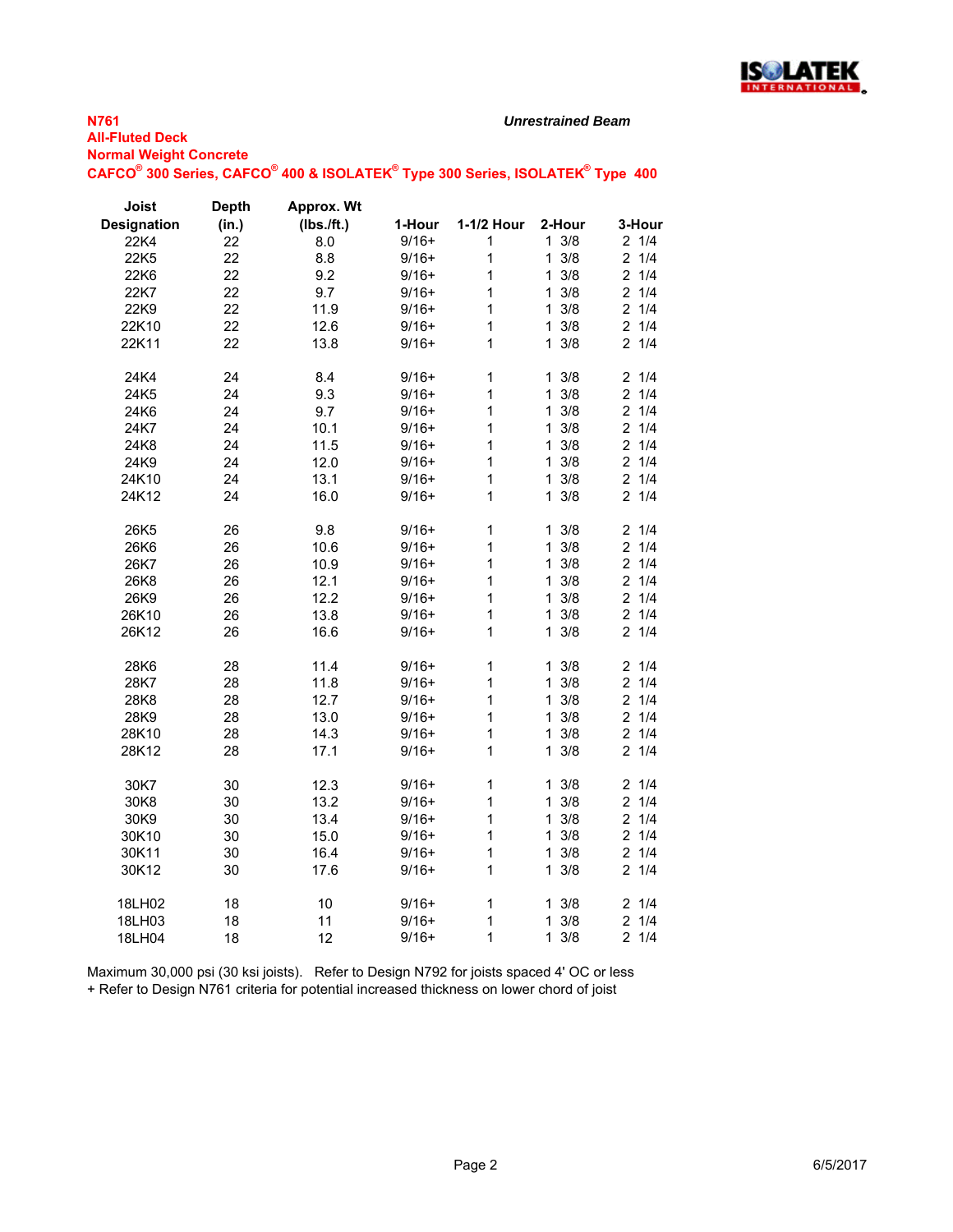

#### *Unrestrained Beam*

**Normal Weight Concrete**  $\mathsf{CAFCO}^\circ$  300 Series,  $\mathsf{CAFCO}^\circ$  400 & ISOLATEK $^\circ$  Type 300 Series, ISOLATEK $^\circ$  Type 400

| Joist              | <b>Depth</b> | Approx. Wt |         |              |                     |                       |
|--------------------|--------------|------------|---------|--------------|---------------------|-----------------------|
| <b>Designation</b> | (in.)        | (Ibs./ft.) | 1-Hour  | 1-1/2 Hour   | 2-Hour              | 3-Hour                |
| 18LH05             | 18           | 15         | $9/16+$ | 1            | $1 \frac{3}{8}$     | 21/4                  |
| 18LH06             | 18           | 15         | $9/16+$ | 1            | 3/8<br>1            | 21/4                  |
| 18LH07             | 18           | 17         | $9/16+$ | $\mathbf{1}$ | 3/8<br>1            | 1/4<br>$\overline{c}$ |
| 18LH08             | 18           | 19         | $9/16+$ | 1            | 3/8<br>1            | $2 \t1/4$             |
| 18LH09             | 18           | 21         | $9/16+$ | 1            | 3/8<br>1            | 21/4                  |
| 20LH02             | 20           | 10         | $9/16+$ | 1            | 3/8<br>1.           | 21/4                  |
| 20LH03             | 20           | 11         | $9/16+$ | 1            | 3/8<br>1            | 1/4<br>2              |
| 20LH04             | 20           | 12         | $9/16+$ | $\mathbf 1$  | 3/8<br>1            | $\overline{2}$<br>1/4 |
| 20LH05             | 20           | 14         | $9/16+$ | 1            | 3/8<br>1            | 1/4<br>$\overline{c}$ |
| 20LH06             | 20           | 15         | $9/16+$ | 1            | 3/8<br>1.           | 21/4                  |
| 20LH07             | 20           | 17         | $9/16+$ | $\mathbf{1}$ | 3/8<br>1            | $\overline{2}$<br>1/4 |
| 20LH08             | 20           | 19         | $9/16+$ | $\mathbf{1}$ | 3/8<br>1            | 1/4<br>$\overline{2}$ |
| 20LH09             | 20           | 21         | $9/16+$ | 1            | 3/8<br>1            | $\overline{c}$<br>1/4 |
| 20LH10             | 20           | 23         | $9/16+$ | 1            | 3/8<br>1            | 1/4<br>2              |
| 24LH03             | 24           | 11         | $9/16+$ | $\mathbf 1$  | 3/8<br>1.           | 21/4                  |
| 24LH04             | 24           | 12         | $9/16+$ | $\mathbf 1$  | 3/8<br>1            | 1/4<br>$\overline{c}$ |
| 24LH05             | 24           | 13         | $9/16+$ | 1            | 3/8<br>1            | 1/4<br>2              |
| 24LH06             | 24           | 16         | $9/16+$ | 1            | 3/8<br>1            | 1/4<br>$\overline{2}$ |
| 24LH07             | 24           | 17         | $9/16+$ | 1            | 1<br>3/8            | $\overline{2}$<br>1/4 |
| 24LH08             | 24           | 18         | $9/16+$ | 1            | 3/8<br>$\mathbf{1}$ | $\overline{2}$<br>1/4 |
| 24LH09             | 24           | 21         | $9/16+$ | 1            | 3/8<br>1            | $\overline{c}$<br>1/4 |
| 24LH10             | 24           | 23         | $9/16+$ | 1            | 3/8<br>1            | $\overline{c}$<br>1/4 |
| 24LH11             | 24           | 25         | $9/16+$ | 1            | 3/8<br>$\mathbf{1}$ | $2 \t1/4$             |
| 28LH05             | 28           | 13         | $9/16+$ | 1            | 3/8<br>1            | 21/4                  |
| 28LH06             | 28           | 16         | $9/16+$ | 1            | 3/8<br>1            | $\overline{c}$<br>1/4 |
| 28LH07             | 28           | 17         | $9/16+$ | $\mathbf{1}$ | 3/8<br>1            | $\overline{2}$<br>1/4 |
| 28LH08             | 28           | 18         | $9/16+$ | 1            | 3/8<br>1            | 1/4<br>2              |
| 28LH09             | 28           | 21         | $9/16+$ | 1            | 3/8<br>1.           | $\overline{2}$<br>1/4 |
| 28LH10             | 28           | 23         | $9/16+$ | 1            | 3/8<br>1            | 1/4<br>$\overline{2}$ |
| 28LH11             | 28           | 25         | $9/16+$ | $\mathbf{1}$ | 3/8<br>1            | 1/4<br>$\overline{2}$ |
| 28LH12             | 28           | 27         | $9/16+$ | 1            | 3/8<br>1            | $\overline{2}$<br>1/4 |
| 28LH13             | 28           | 30         | $9/16+$ | 1            | 3/8<br>$\mathbf{1}$ | $\overline{2}$<br>1/4 |
| 32LH06             | 32           | 14         | $9/16+$ | $\mathbf 1$  | 3/8<br>1.           | 21/4                  |
| 32LH07             | 32           | 16         | $9/16+$ | $\mathbf 1$  | 3/8<br>1            | 1/4<br>2              |
| 32LH08             | 32           | 17         | $9/16+$ | $\mathbf{1}$ | 3/8<br>1            | $\overline{2}$<br>1/4 |
| 32LH09             | 32           | 21         | $9/16+$ | $\mathbf{1}$ | 3/8<br>1            | 1/4<br>$\overline{c}$ |
| 32LH10             | 32           | 21         | $9/16+$ | 1            | 3/8<br>1            | $\overline{2}$<br>1/4 |
| 32LH11             | 32           | 24         | $9/16+$ | 1            | 3/8<br>1            | 2<br>1/4              |

Maximum 30,000 psi (30 ksi joists). Refer to Design N792 for joists spaced 4' OC or less + Refer to Design N761 criteria for potential increased thickness on lower chord of joist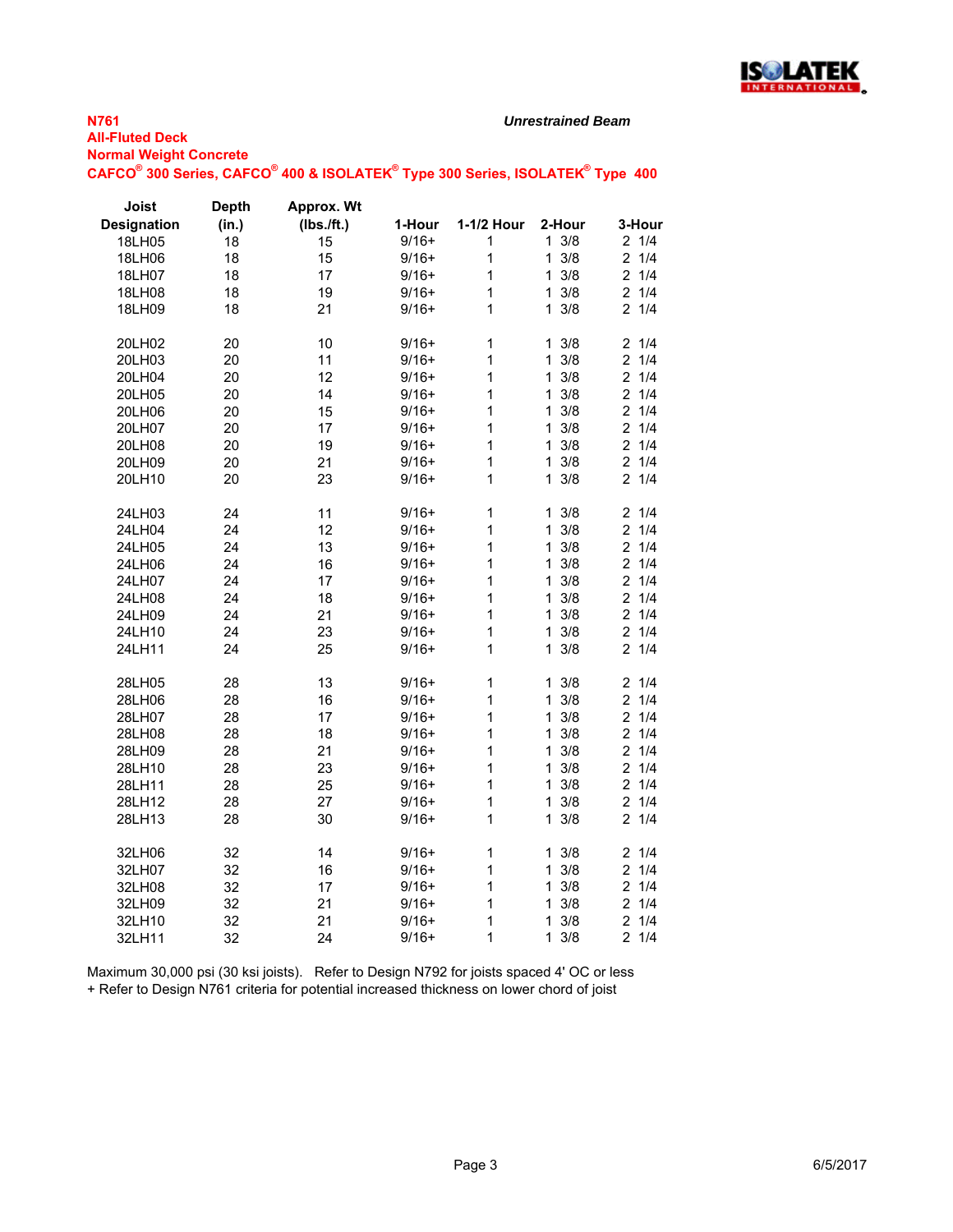

**N761 All-Fluted Deck Normal Weight Concrete**

#### *Unrestrained Beam*

 $\mathsf{CAFCO}^\circ$  300 Series,  $\mathsf{CAFCO}^\circ$  400 & ISOLATEK $^\circ$  Type 300 Series, ISOLATEK $^\circ$  Type 400

| Joist              | <b>Depth</b> | <b>Approx. Wt</b> |         |            |                     |                       |
|--------------------|--------------|-------------------|---------|------------|---------------------|-----------------------|
| <b>Designation</b> | (in.)        | (Ibs./ft.)        | 1-Hour  | 1-1/2 Hour | 2-Hour              | 3-Hour                |
| 32LH12             | 32           | 27                | $9/16+$ | 1          | $1 \frac{3}{8}$     | 21/4                  |
| 32LH13             | 32           | 30                | $9/16+$ | 1          | 1<br>3/8            | 21/4                  |
| 32LH14             | 32           | 33                | $9/16+$ | 1          | 3/8<br>1            | $2 \frac{1}{4}$       |
| 32LH15             | 32           | 35                | $9/16+$ | 1          | 1<br>3/8            | 21/4                  |
|                    |              |                   |         |            |                     |                       |
| 36LH07             | 36           | 16                | $9/16+$ | 1          | $1 \frac{3}{8}$     | 21/4                  |
| 36LH08             | 36           | 18                | $9/16+$ | 1          | 3/8<br>1            | 1/4<br>2              |
| 36LH09             | 36           | 21                | $9/16+$ | 1          | 3/8<br>1            | 1/4<br>$\overline{2}$ |
| 36LH10             | 36           | 21                | $9/16+$ | 1          | 3/8<br>1            | $\overline{2}$<br>1/4 |
| 36LH11             | 36           | 23                | $9/16+$ | 1          | $\mathbf{1}$<br>3/8 | 1/4<br>2              |
| 36LH12             | 36           | 25                | $9/16+$ | 1          | 3/8<br>1            | 1/4<br>$\overline{2}$ |
| 36LH13             | 36           | 30                | $9/16+$ | 1          | 3/8<br>1            | 2<br>1/4              |
| 36LH14             | 36           | 36                | $9/16+$ | 1          | 3/8<br>$\mathbf 1$  | $\overline{2}$<br>1/4 |
| 36LH15             | 36           | 36                | $9/16+$ | 1          | 3/8<br>1            | 1/4<br>2              |
|                    |              |                   |         |            |                     |                       |
| 40LH08             | 40           | 16                | $9/16+$ | 1          | 1<br>3/8            | $\overline{2}$<br>1/4 |
| 40LH09             | 40           | 21                | $9/16+$ | 1          | 3/8<br>1            | $\overline{2}$<br>1/4 |
| 40LH10             | 40           | 21                | $9/16+$ | 1          | 3/8<br>1.           | 1/4<br>2              |
| 40LH11             | 40           | 22                | $9/16+$ | 1          | 1<br>3/8            | $\overline{2}$<br>1/4 |
| 40LH12             | 40           | 25                | $9/16+$ | 1          | 1<br>3/8            | 21/4                  |
| 40LH13             | 40           | 30                | $9/16+$ | 1          | 3/8<br>1            | 1/4<br>2              |
| 40LH14             | 40           | 35                | $9/16+$ | 1          | $1 \frac{3}{8}$     | 21/4                  |
| 40LH15             | 40           | 36                | $9/16+$ | 1          | 3/8<br>1            | $\overline{2}$<br>1/4 |
| 40LH16             | 40           | 42                | $9/16+$ | 1          | 3/8<br>1.           | 1/4<br>2              |
|                    |              |                   |         |            |                     |                       |
| 44LH09             | 44           | 19                | $9/16+$ | 1          | 3/8<br>1            | 2<br>1/4              |
| 44LH10             | 44           | 21                | $9/16+$ | 1          | 3/8<br>1            | $\overline{2}$<br>1/4 |
| 44LH11             | 44           | 22                | $9/16+$ | 1          | 3/8<br>1            | 1/4<br>$\overline{2}$ |
| 44LH12             | 44           | 25                | $9/16+$ | 1          | $1 \frac{3}{8}$     | 1/4<br>$\overline{2}$ |
| 44LH13             | 44           | 30                | $9/16+$ | 1          | 3/8<br>1            | 1/4<br>$\overline{2}$ |
| 44LH14             | 44           | 31                | $9/16+$ | 1          | 3/8<br>$\mathbf{1}$ | 1/4<br>2              |
| 44LH15             | 44           | 36                | $9/16+$ | 1          | 1.<br>3/8           | 1/4<br>2              |
| 44LH16             | 44           | 42                | $9/16+$ | 1          | 3/8<br>1            | 1/4<br>2              |
| 44LH17             | 44           | 47                | $9/16+$ | 1          | 3/8<br>1            | 21/4                  |
|                    |              |                   |         |            |                     |                       |
| 48LH10             | 48           | 21                | $9/16+$ | 1          | $\mathbf 1$<br>3/8  | $\overline{2}$<br>1/4 |
| 48LH11             | 48           | 22                | $9/16+$ | 1          | 3/8<br>1            | $\overline{2}$<br>1/4 |
| 48LH12             | 48           | 25                | $9/16+$ | 1          | 3/8<br>1.           | 2<br>1/4              |
| 48LH13             | 48           | 29                | $9/16+$ | 1          | 3/8<br>1            | 21/4                  |
| 48LH14             | 48           | 32                | $9/16+$ | 1          | 3/8<br>$\mathbf 1$  | 2<br>1/4              |
| 48LH15             | 48           | 36                | $9/16+$ | 1          | 1<br>3/8            | 21/4                  |
| 48LH16             | 48           | 42                | $9/16+$ | 1          | 1<br>3/8            | $\overline{2}$<br>1/4 |
| 48LH17             | 48           | 47                | $9/16+$ | 1          | $1 \frac{3}{8}$     | 21/4                  |
|                    |              |                   |         |            |                     |                       |
| 52DLH10            | 52           | 25                | $9/16+$ | 1          | 3/8<br>1            | 1/4<br>$\overline{2}$ |
| 52DLH11            | 52           | 26                | $9/16+$ | 1          | 1<br>3/8            | 21/4                  |

Maximum 30,000 psi (30 ksi joists). Refer to Design N792 for joists spaced 4' OC or less

+ Refer to Design N761 criteria for potential increased thickness on lower chord of joist